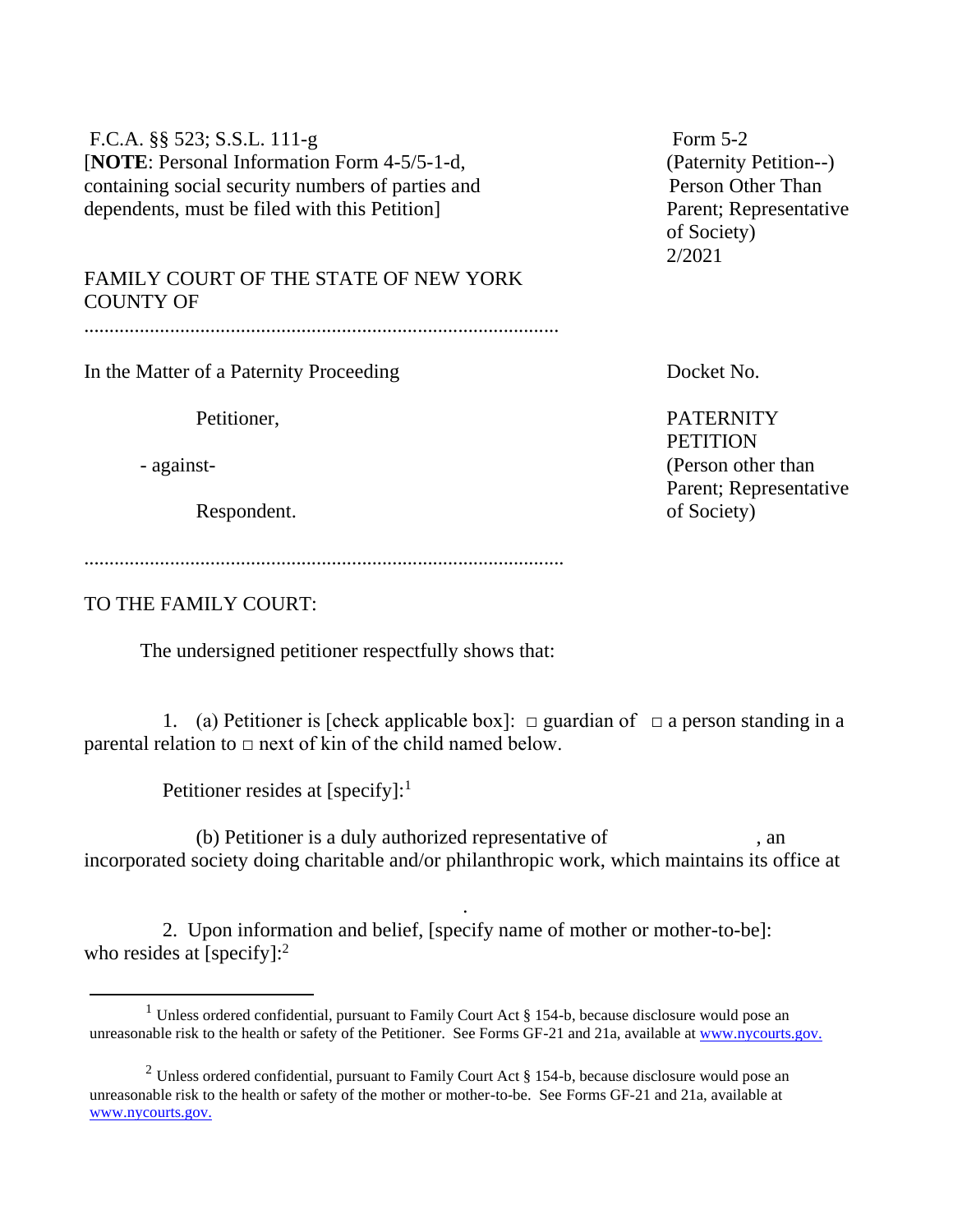| of<br>at | $\Box$ gave birth to a $\Box$ male $\Box$ female child out of wedlock on or about the<br>, and said child resides with<br>$\bullet$ | day |
|----------|-------------------------------------------------------------------------------------------------------------------------------------|-----|
|          | $\Box$ is pregnant with a child who is likely to be born out of wedlock.                                                            |     |
| Name     | (a) The name and date of birth of the child are:<br>Date of Birth                                                                   |     |

3. Upon information and belief, the above-named Respondent, who resides at [specify]: $3$ ] , is the father of said child.

 4. [check boxes if applicable]: The Respondent has acknowledged parentage of the child  $\Box$  in writing  $\Box$  by furnishing support.

5. At the time of conception of the child, the mother:

 $\Box$  was not married.

 $\Box$  was married to [specify]: whose last known address is [specify]:

6. No individual has been adjudicated father of this child, either in this court, or any other court, including a Native-American court; and no individual has signed an Acknowledgment of Parentage admitting paternity for this child (except) [specify]:

7. I am hereby applying for child support services from the Support Collection Unit (the IV-D program pursuant to Title 6-A of the Social Services Law) through the filing of this Petition, unless [Check a box only if applicable]:

 $\Box$  I have already applied for child support services from the Support Collection Unit (the IV-D program pursuant to Title 6-A of the Social Services Law)

 $\Box$  I do not need to apply now because I have continued to receive child support services after the public assistance or care case, or foster care case, for my family has closed.

<sup>&</sup>lt;sup>3</sup> Unless ordered and confidential, pursuant to Family Court Act § 154-b, because disclosure would pose an unreasonable risk to the health or safety of the Respondent. See Forms GF-21 and 21a, available at [www.nycourts.gov.](http://www.nycourts.gov/)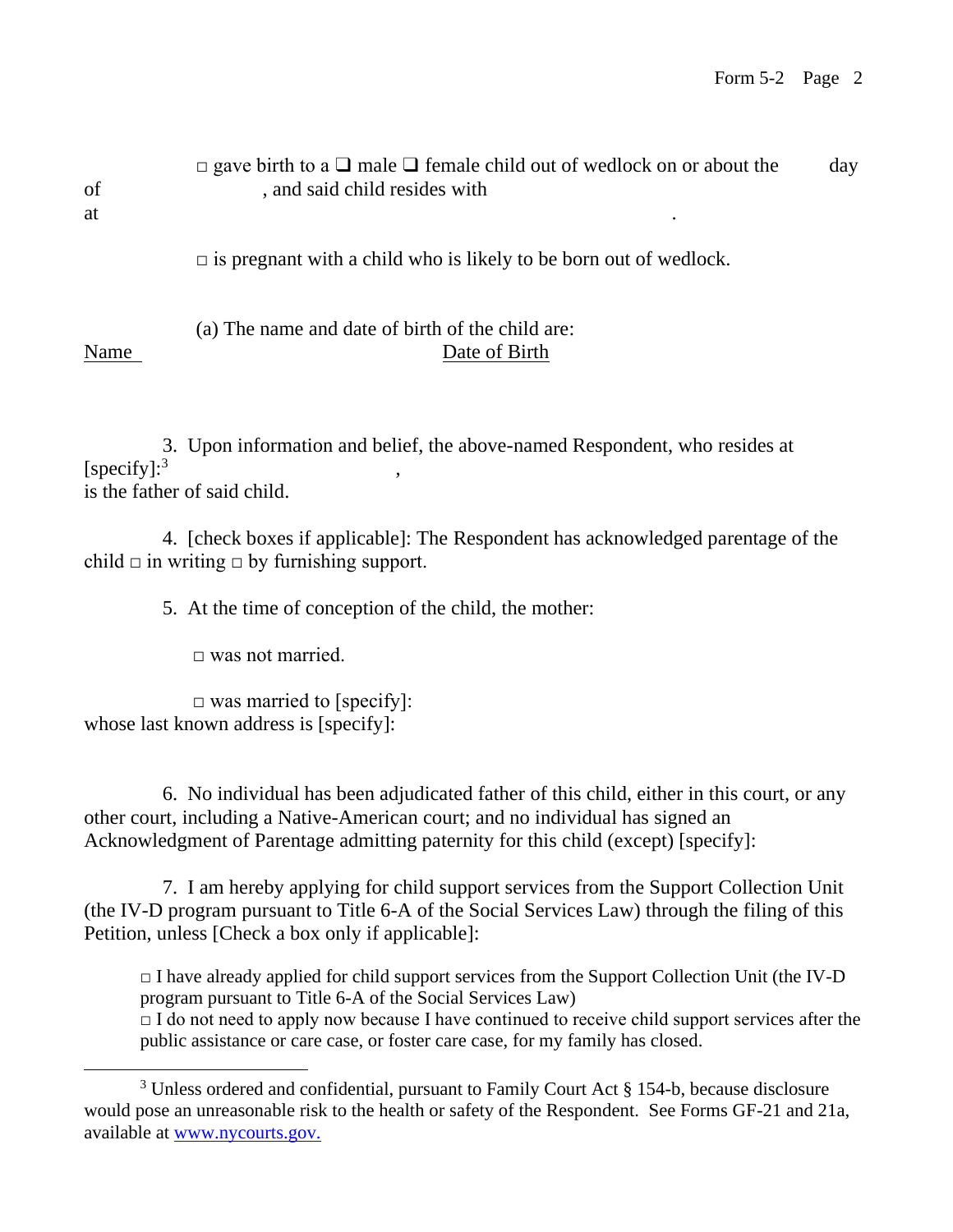- $\Box$  I do not wish to apply for child support services.
- $\Box$  I am not eligible to apply for child support services because I am petitioning for spousal support only.

8. The subject child  $\Box$  is  $\Box$  is not a Native-American child subject to the Indian Child Welfare Act of 1978 (25 U.S.C. §§ 1901-1963).

 9. No previous application has been made to any court or judge for the relief requested (except [specify]:

 WHEREFORE, Petitioner requests that this Court issue a summons or warrant requiring the Respondent to show cause why the Court should not enter a declaration of paternity, an order of support and such other and further relief as may be appropriate under the circumstances.

NOTE: (1) A COURT ORDER OF SUPPORT RESULTING FROM A PROCEEDING COMMENCED BY THIS APPLICATION (PETITION) SHALL BE ADJUSTED BY THE APPLICATION OF A COST OF LIVING ADJUSTMENT AT THE DIRECTION OF THE SUPPORT COLLECTION UNIT NO EARLIER THAN TWENTY-FOUR MONTHS AFTER SUCH ORDER IS ISSUED, LAST MODIFIED OR LAST ADJUSTED, UPON THE REQUEST OF ANY PARTY TO THE ORDER OR PURSUANT TO PARAGRAPH (2) BELOW. SUCH COST OF LIVING ADJUSTMENT SHALL BE ON NOTICE TO BOTH PARTIES WHO, IF THEY OBJECT TO THE COST OF LIVING ADJUSTMENT, SHALL HAVE THE RIGHT TO BE HEARD BY THE COURT AND TO PRESENT EVIDENCE WHICH THE COURT WILL CONSIDER IN ADJUSTING THE CHILD SUPPORT ORDER IN ACCORDANCE WITH SECTION FOUR HUNDRED THIRTEEN OF THE FAMILY COURT ACT, KNOWN AS THE CHILD SUPPORT STANDARDS ACT.

(2) A PARTY SEEKING SUPPORT FOR ANY CHILD(REN) RECEIVING FAMILY ASSISTANCE SHALL HAVE A CHILD SUPPORT ORDER REVIEWED AND ADJUSTED AT THE DIRECTION OF THE SUPPORT COLLECTION UNIT NO EARLIER THAN TWENTY-FOUR MONTHS AFTER SUCH ORDER IS ISSUED, LAST MODIFIED OR LAST ADJUSTED BY THE SUPPORT COLLECTION UNIT, WITHOUT FURTHER APPLICATION BY ANY PARTY. ALL PARTIES WILL RECEIVE A COPY OF THE ADJUSTED ORDER.

(3) WHERE ANY PARTY FAILS TO PROVIDE, AND UPDATE UPON ANY CHANGE, THE SUPPORT COLLECTION UNIT WITH A CURRENT ADDRESS, AS REQUIRED BY SECTION FOUR HUNDRED FORTY-THREE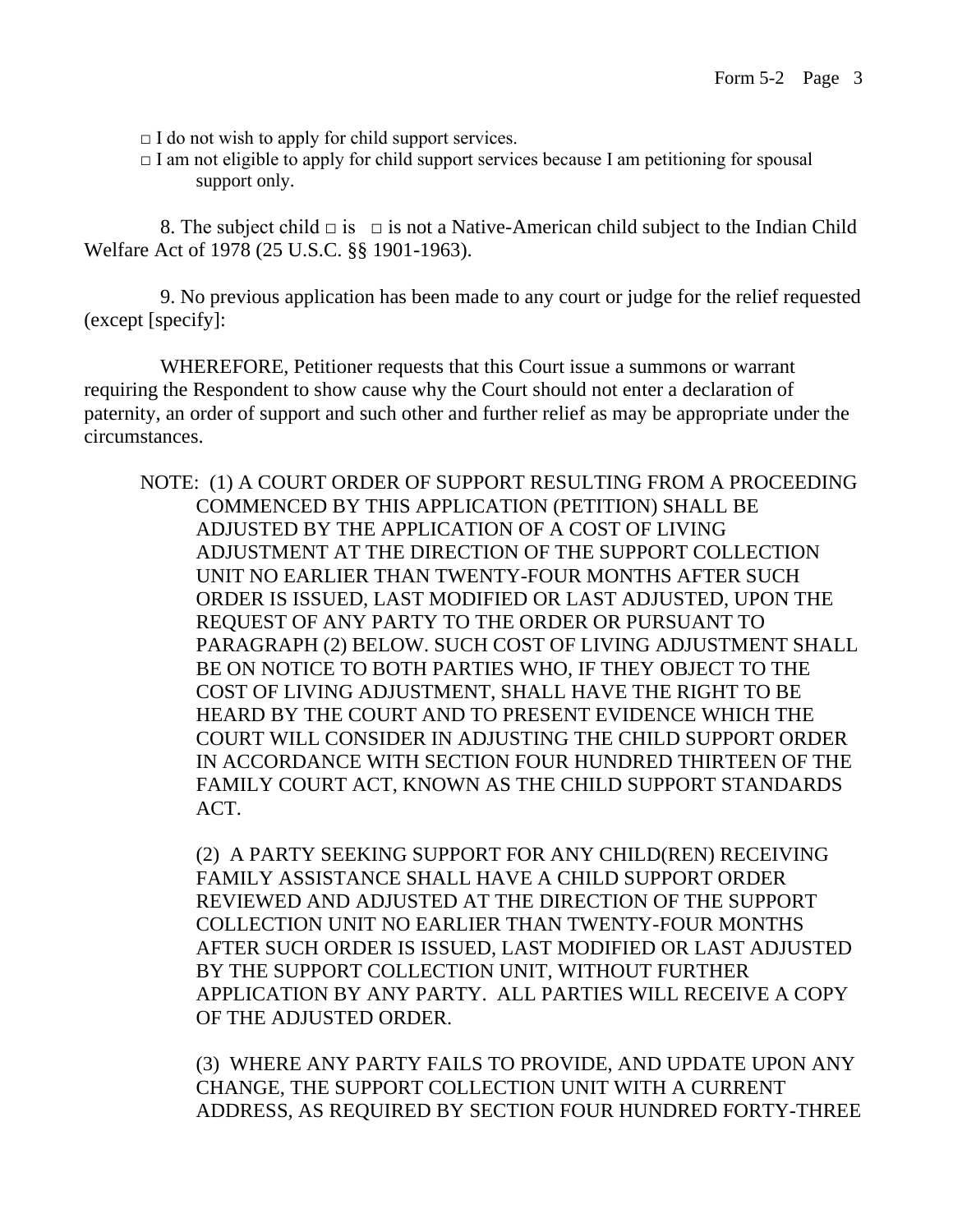OF THE FAMILY COURT ACT, TO WHICH AN ADJUSTED ORDER CAN BE SENT, THE SUPPORT OBLIGATION AMOUNT CONTAINED THEREIN SHALL BECOME DUE AND OWING ON THE DATE THE FIRST PAYMENT IS DUE UNDER THE TERMS OF THE ORDER OF SUPPORT WHICH WAS REVIEWED AND ADJUSTED OCCURRING ON OR AFTER THE EFFECTIVE DATE OF THE ADJUSTED ORDER, REGARDLESS OF WHETHER OR NOT THE PARTY HAS RECEIVED A COPY OF THE ADJUSTED ORDER.

Dated: The contract of the contract of the contract of the contract of the contract of the contract of the contract of the contract of the contract of the contract of the contract of the contract of the contract of the con

| Print or type name<br>Signature of Attorney, if any |  |
|-----------------------------------------------------|--|
|                                                     |  |
| Attorney's Name (Print or Type)                     |  |
|                                                     |  |

## **VERIFICATION**

STATE OF NEW YORK) ): ss.: COUNTY OF  $)$ 

 $\_\_\_\_\$ , being duly sworn, says that (s)he is the Petitioner in the aboveentitled proceeding and that the foregoing petition is true to (his)(her) own knowledge, except as to matters herein stated to be alleged on information and belief and as to those matters (s)he believes it to be true.

Petitioner

\_\_\_\_\_\_\_\_\_\_\_\_\_\_\_\_\_\_\_\_\_\_\_\_

Sworn to before me this day of

 (Deputy) Clerk of the Court Notary Public

\_\_\_\_\_\_\_\_\_\_\_\_\_\_\_\_\_\_\_\_\_\_\_\_\_\_\_\_\_\_\_\_